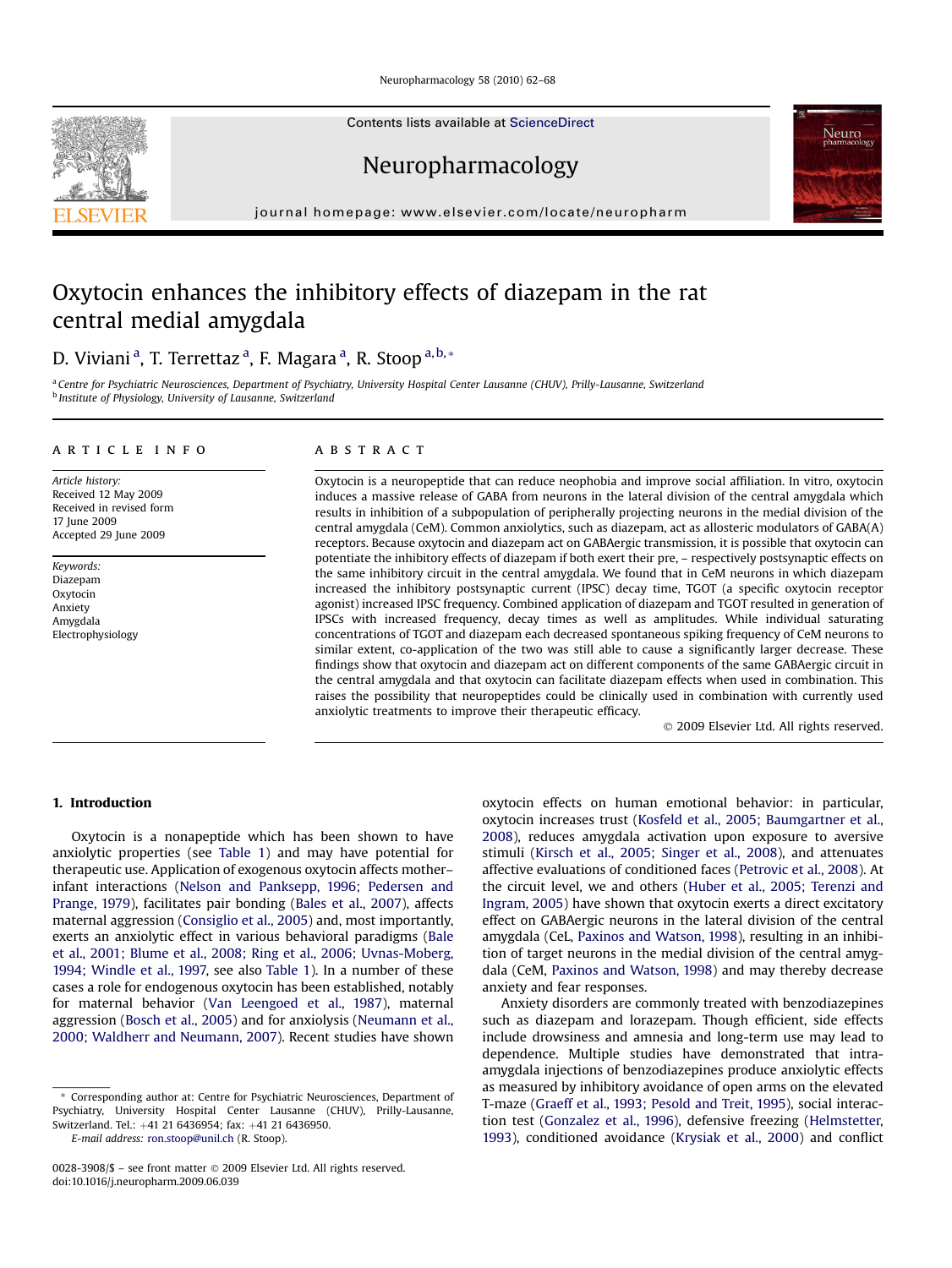## <span id="page-1-0"></span>Table 1

Studies where diazepam and oxytocin were found to exert similar effects on anxiety as assessed in different behavioral paradigms.

| Paradigm           | Oxytocin                                         | Diazepam                                                               |
|--------------------|--------------------------------------------------|------------------------------------------------------------------------|
| Open-field         | Petersson et al., 1999; Veenema et al., 2007     | Depino et al., 2008                                                    |
| Elevated-plus maze | Amico et al., 2004, 2008; Mantella et al., 2003; | Depino et al., 2008; Wilson and Junor, 2008; Jaszberenyi et al., 2007; |
|                    | Windle et al., 1997; Veenema et al., 2007        | Burghardt and Wilson, 2006                                             |
| Elevated-zero maze | Ring et al., 2006                                | Shepherd et al., 1994                                                  |
| Light-dark box     | Waldherr and Neumann, 2007                       | Crawley and Goodwin, 1980; Chaouloff et al., 1997                      |
| Novel object       | Veenema et al., 2007                             | Depino et al., 2008                                                    |
| Fear conditioning  | McCarthy et al., 1996                            | Resstel et al., 2006; Brignell and Curran, 2006                        |
| Novel environment  | Amico et al., 2004                               | Amikishieva and Semendyaeva, 2005                                      |
| Noise stress       | Windle et al., 1997                              | Breschi et al., 1995                                                   |

situations [\(Nagy et al., 1979\)](#page-5-0). Diazepam binds to GABA(A) receptors of the general form  $\alpha_{(1-30r5)}\beta_{(1-3)}\gamma_{(2)}$  and allosterically enhances their function ([Pritchett and Seeburg, 1990; Hadingham et al., 1993;](#page-5-0) [Luddens and Korpi, 1995\)](#page-5-0). As summarized in Table 1, diazepam and oxytocin have been shown to exert anxiolytic effects in the same experimental paradigms, although they have never been used in combination in a single study. Because oxytocin and diazepam both affect GABAergic transmission in the amygdala, yet at different levels (oxytocin pre-synaptically, diazepam postsynaptically), it is possible that, by acting on the same GABAergic circuit, oxytocin application could facilitate the effects of diazepam. To verify this hypothesis, we investigated in an in vitro preparation of the rat amygdala whether a combined application of diazepam and oxytocin would produce additive effects on the inhibition of central amygdala neurons.

### 2. Materials and methods

#### 2.1. Animals

Animals were preweanling Sprague–Dawley OFA (Oncins France Strain A, from Charles River Laboratories, France) rats. Animals were 3–4 weeks old for optimized visualization of brain slices with infrared light (see below). A total of 28 animals were used of either sex. All animal experiments have been carried out according to the guidelines and regulation of the Swiss federal law on animal welfare.

## 2.2. Horizontal brain slices preparation

Rats were rapidly anesthetized with isoflurane and subsequently decapitated. The brain was removed and immediately immersed in ice-chilled artificial cerebrospinal fluid (ACSF) composed of (in mM): 118 NaCl, 25 NaHCO3, 10 D-Glucose, 2 KCl, 2 MgCl<sub>2</sub>, 1.2 NaH<sub>2</sub>PO<sub>4</sub>, 2 CaCl<sub>2</sub>. During the preparation of the slices, MgCl<sub>2</sub> concentration was increased to 10 mM. Brains were split and one hemisphere glued (cyanoacrylate glue ERGO, 1200) onto a cutting stage. The tissue was embedded with 2% agarose and cut on a vibroslicer (Compresstome™ VF-300, Precisionary Instruments, Greenville, NC) in 350 µm slices, that were transferred to an interface chamber (Fine Science Tools, Heidelberg, Germany). They were placed on a nylon grid at the surface of constant flowing (1.5 ml/min) ACSF, kept at room temperature and saturated with oxycarbon gas (95%  $O<sub>2</sub>/5$ %  $CO<sub>2</sub>$ ) at pH 7.4. The slices were left for 1 h under these conditions before electrophysiological recordings started.

## 2.3. Electrophysiology

Recorded neurons were located in the CeM [\(Fig. 3](#page-4-0)c). Patch-clamp pipettes were pulled from hard borosilicate capillary glass using a horizontal puller (Sutter Instruments, Novato, CA, USA) in a multi-stage process. The resistance of the pipettes was 3-5 M $\Omega$  when filled with a KCl containing intracellular solution. The composition of this solution was (in mM): 150 KCl, 10 HEPES, 2 MgCl<sub>2</sub>, 0.1 CaCl<sub>2</sub>, 0.1 BAPTA, 2 ATP Na salt, 0.3 GTP Na salt. The final solution was adjusted at pH 7.22 and osmolarity of 292 mOsm.

IPSCs were measured by whole-cell patch-clamp method. Immediately before starting recordings, the blocker of AMPA receptor 1,2,3,4-tetrahydro-6-nitro-2,3 dioxo-benzo[f]quinoxaline-7-sulfonamide (NBQX) (10  $\mu$ M) was added to the ACSF, to isolate IPSCs. The cells were approached under visual control by the use of infrared differential interference contrast video microscopy. After the formation of a  $G\Omega$  seal between the tip of the pipette and the neuron, a more negative pressure was applied to rupture the membrane, thus establishing a whole-cell mode. The adjustment of capacitance compensation and series resistance compensation was done before recording the membrane currents. The holding potential was clamped at -70 mV; signals were amplified by an Axopatch 200B amplifier (Axon Instruments, Foster City, CA, USA).

Spontaneous firing of single neurons was assessed in cell-attached configuration. In order to generate spontaneous activity in the central amygdala, slices were perfused with low  $Ca^{2+}$  ACSF (in mM: 118 NaCl, 25 NaHCO<sub>3</sub>, 10 glucose, 5 KCl, 2  $MgCl<sub>2</sub>$ , 0.5 CaCl<sub>2</sub>, and 1.2 NaH<sub>2</sub>PO<sub>4</sub>) to enhance spontaneous activity. The glass recording electrodes were filled with the same KCl containing solution used for the whole-cell recordings.

## 2.4. Drugs and chemicals

To evaluate the effects of oxytocin, we used the specific oxytocin receptor agonist [Thr4,Gly7]-oxytocin (TGOT), diluted in ACSF at a final concentration of  $0.4 \mu$ M [\(Huber et al., 2005; Terenzi and Ingram, 2005\)](#page-5-0). Since in this study it was the only agonist used for oxytocin receptor activation, it is sometimes referred to directly as ''oxytocin''. Diazepam (Roche, Basel, CH) was diluted in ACSF to obtain a final concentration of 10  $\mu$ M [\(Rudolph et al., 1999; Marowsky et al., 2004](#page-6-0)). The drugs were bath-perfused according to the protocol summarized in [Figs. 1](#page-2-0)a and 2a. NBQX was perfused throughout the recording session. After 5 min stabilization, TGOT was added to the perfusion bath during 30 s, followed by 10 min washout. Diazepam was subsequently perfused for a period of 10 min to allow its effects to reach a plateau level (see [Kang-Park et al., 2004](#page-5-0)), followed by a novel TGOT application (30 s).

#### 2.5. Data acquisition and analysis

Electrophysiological data were acquired via a Digidata 1200 interface (Axon Instruments, Foster City, CA, USA) and an IBM-compatible computer running pClamp 9.2 (Axon Instruments). Patch-clamp signals were filtered at 5 kHz, digitized at a rate of 10 kHz, and amplified 20 times. Frequency, amplitude, rise and decay times of GABAergic inhibitory postsynaptic currents (IPSCs) were analyzed with MiniAnalysis 6.0.3 (Synaptosoft, Decatur, GA, USA). Decay time was defined as the time required for the currents to reach 80% of the resting state after the IPSC peak. Spiking frequency recorded by cell-attached patch clamp was assessed over 30 s periods. Values in the text represent mean  $\pm$  standard error of the mean. For the statistical analysis the paired Student's t-test was applied.

## 3. Results

# 3.1. Individual and combined effects of oxytocin and diazepam on IPSC characteristics in the CeM

The protocol of drug application that we used for this study was especially adapted to the perfusion of diazepam because of its lipophilic properties. Washout of diazepam necessitates thorough and extensive rinsing and it is for this reason that we decided for a protocol in which the effects of the oxytocin receptor agonist TGOT were always tested before application of diazepam was performed. Subsequent combined application of oxytocin and diazepam was performed immediately after the isolated effects of diazepam had been tested, without awaiting washout of diazepam itself [\(Fig. 1](#page-2-0)a).

The inserts below the protocol in [Fig. 1](#page-2-0) show typical responses that we obtained through whole-cell patch-clamp recordings from neurons in the CeM. The inward currents represent inhibitory postsynaptic currents that were obtained with a high concentration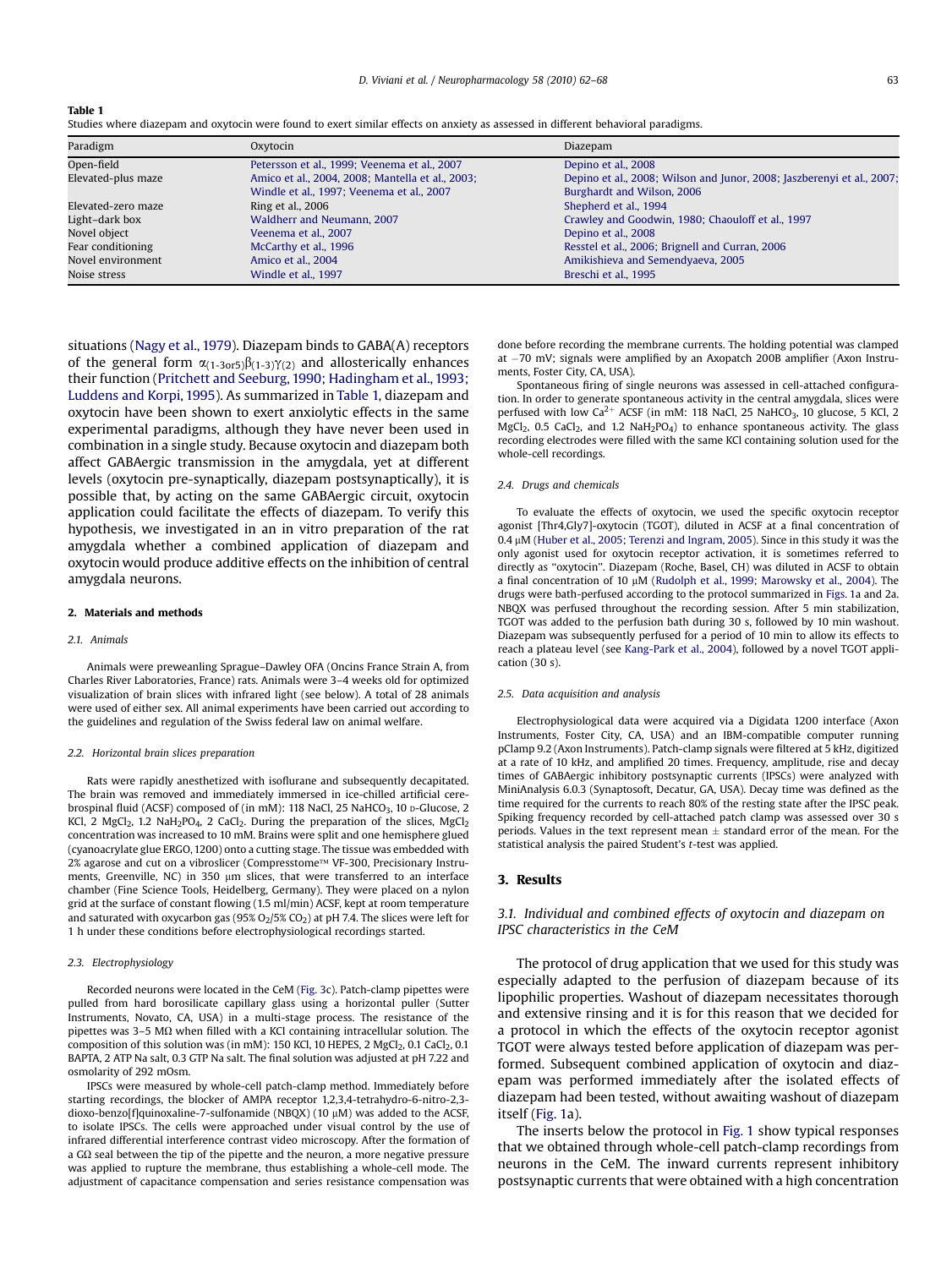# <span id="page-2-0"></span>**a**



Fig. 1. Examples of IPSC traces recorded in the CeM and their cumulative distribution histograms following perfusion of oxytocin agonist TGOT, diazepam (DZP), and a combination of the two substances. (a) Time course of drug perfusion. Insets show representative traces of IPSCs recorded from a cell in the CeM at the times indicated. (b) Representative IPSC recorded under basal conditions overlapped with an IPSC recorded during diazepam, showing the increase in decay time. (c) Cumulative distribution histograms of different IPSC characteristics taken from the example trace shown in (a).

of KCl (150 mM) in the intracellular pipette solution and in the presence of the AMPA receptor blocker NBQX. In several instances we verified, by application of bicuculline, that NMDA currents were not activated at the holding potential of –70 mV (bicuculline blocked all currents, data not shown). TGOT application caused an increase in IPSC frequency (Fig. 1c) and an ensuing decrease in interval as shown in the cumulative distribution histogram for this trace (Fig. 1c). Diazepam did not affect intervals, but caused an increase in decay times as can be seen through the overlapping traces of similar amplitude (Fig. 1b) and in the cumulative distribution histogram (Fig. 1c). In this example, TGOT caused an increase in frequency of currents with large amplitudes, diazepam application increased the amplitudes even more (Fig. 1c, third panel). TGOT and, in particular, diazepam effects on amplitudes were less pronounced in other recordings (see averages in [Fig. 2](#page-3-0)). In this trace as well as in others, none of the applications affected the rise times (Fig. 1c, right panel).

# 3.2. Average effects of oxytocin and diazepam on IPSC characteristics

In total, we applied all steps of the above protocol to 21 neurons in the CeM that we were able to keep in whole-cell patch-clamp configuration throughout the whole protocol. For each series of applications a new slice was taken and quality of the whole-cell patch-clamp configuration was monitored throughout the recording by regular application of small voltage steps. Following TGOT application (0.4  $\mu$ M), we observed on average increases in IPSC frequencies from  $0.9 \pm 0.2$  Hz to  $3.64 \pm 1$  Hz ( $p < 0.01$ ,  $n = 21$ ), similar to what we had previously found ([Huber et al., 2005\)](#page-5-0). Increases in IPSC frequency were accompanied by increases in IPSC amplitude (42.5  $\pm$  3 pA to 66.3  $\pm$  8.3 pA, p < 0.01, n = 21). Washout of TGOT led within 10 min to a complete return of these values to levels before TGOT application (Figs. 1a and 2a). To neurons that had responded to TGOT, we subsequently applied diazepam (10  $\mu$ M). Application of diazepam produced an increase in decay time (from 31.6  $\pm$  1.9 to 36.4  $\pm$  1.7 ms,  $p < 0.01$ ,  $n = 21$ ), but not in IPSC frequency (before: 1.05  $\pm$  0.3 Hz; after diazepam: 1.18  $\pm$  0.6 Hz;  $p = n.s.$ ). Diazepam also seemed to increase IPSC amplitude, but this effect did not reach statistical significance (from  $44.6 \pm 2.8$  pA to 55.3  $\pm$  7 pA,  $p = 0.1$ ,  $n = 21$ ).

Neurons that had responded to TGOT and had been exposed to diazepam were subsequently exposed to a combination of  $0.4 \mu M$ TGOT and 10 µM diazepam. TGOT again caused a significant increase in IPSC frequency (from  $1.2 \pm 0.6$  to  $2.7 \pm 1.8$  Hz,  $p < 0.05$ ,  $n = 21$ ). The combined application of TGOT and diazepam did not result in decay times significantly different from diazepam application alone (TGOT + DZP: 37.2  $\pm$  2.1 ms vs. 36.4  $\pm$  1.7 ms), but the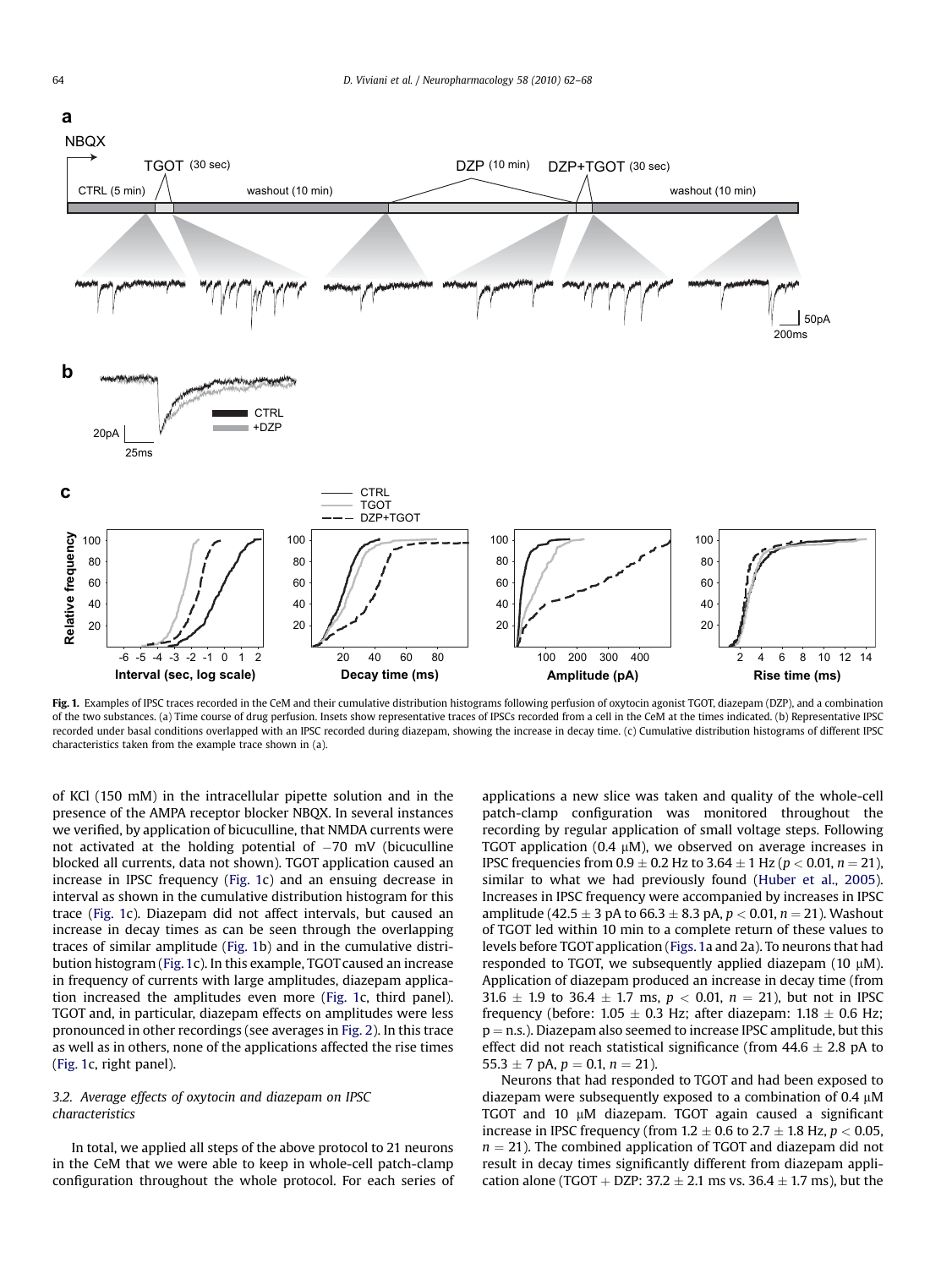<span id="page-3-0"></span>

Fig. 2. Average changes in IPSC characteristics induced by TGOT and diazepam (DZP) (a) frequency, (b) decay time, (c) amplitude and (d) rise time. TGOT significantly increased IPSC frequency and amplitude when applied alone as well as when co-applied with diazepam. Diazepam induced a significant increase in decay time. Rise time was not affected by any treatment (\* $p < 0.05$ , \*\* $p < 0.01$  n = 21).

amplitude now reached a significantly higher level than control (from  $44.3 \pm 2.9$  pA to  $69.7 \pm 8.5$ ,  $p < 0.01$ ,  $n = 21$ ), albeit not more than upon the application of TGOT alone. To summarize, co-application of diazepam and TGOT resulted in a combined effect of the two compounds, namely, an increase in frequency and amplitude of IPSCs, and a prolongation in decay time. None of the applied drugs affected on average the rise times of the IPSCs (Fig. 2d).

# 3.3. Oxytocin facilitates the inhibitory effects of diazepam on spontaneous spiking activity in CeM

Above findings show (1) that diazepam and oxytocin affect different characteristics of inhibitory postsynaptic currents and (2) that these effects can occur in the same neurons of the CeM. The question therefore arises whether their combined application may lead to stronger inhibition of spontaneous activity in individual CeM neurons. To understand how the excitability of CeM neurons was affected, we investigated spontaneous spiking activity of TGOT-inhibited neurons in cell-attached configuration.

As can be seen in [Fig. 3a](#page-4-0) and b, application of TGOT during 30 s resulted in a modest, yet significant decrease in spontaneous spiking frequency (from 2.9  $\pm$  0.3 to 2.5  $\pm$  0.3 Hz, n = 11, p < 0.05). Washout of TGOT (10 min) with ACSF completely reestablished spiking frequency to initial levels. Diazepam was then applied during 10 min, resulting in a decrease in spiking activity from 3.2  $\pm$  0.4 Hz to 2.4  $\pm$  0.4 Hz (p < 0.01, n = 11), which was comparable to the decrease following previous application of TGOT. At this point, a second application of TGOT during 30 s produced a further significant decrease in spiking frequency, which dropped to  $1.7 \pm 0.3$  Hz ( $p < 0.01$ ,  $n = 11$ ). After 10 min, following complete washout of the oxytocin agonist, the spontaneous spiking frequency settled back to 2.2  $\pm$  0.5 Hz. This value was similar to the one obtained after application of diazepam, suggesting a long lasting effect of the benzodiazepine.

# 4. Discussion

The above whole-cell patch-clamp recordings show that oxytocin and diazepam have different effects on neurons in the CeM: namely, while diazepam mainly affects decay time, oxytocin affects frequency and amplitude of IPSCs and co-application results in a combined effect of the two substances. As to the effects of oxytocin and diazepam on spontaneous spiking, both substances induce a similar reduction in activity, which even further decreases when the two substances are applied together.

Thus, as illustrated in [Fig. 3](#page-4-0)c, these findings support our previous model which proposed that inhibition of CeM neurons by oxytocin is brought about by synaptically released GABA, which most likely originates from neurons in the central lateral amygdala ([Huber et al., 2005\)](#page-5-0). Furthermore, they show that inhibition of CeM neurons, induced by application of diazepam, is facilitated by oxytocin-enhanced release of GABA. A second relevant aspect of this study is the evidence that the effects of oxytocin on CeM neurons are far shorter lasting than those of diazepam. This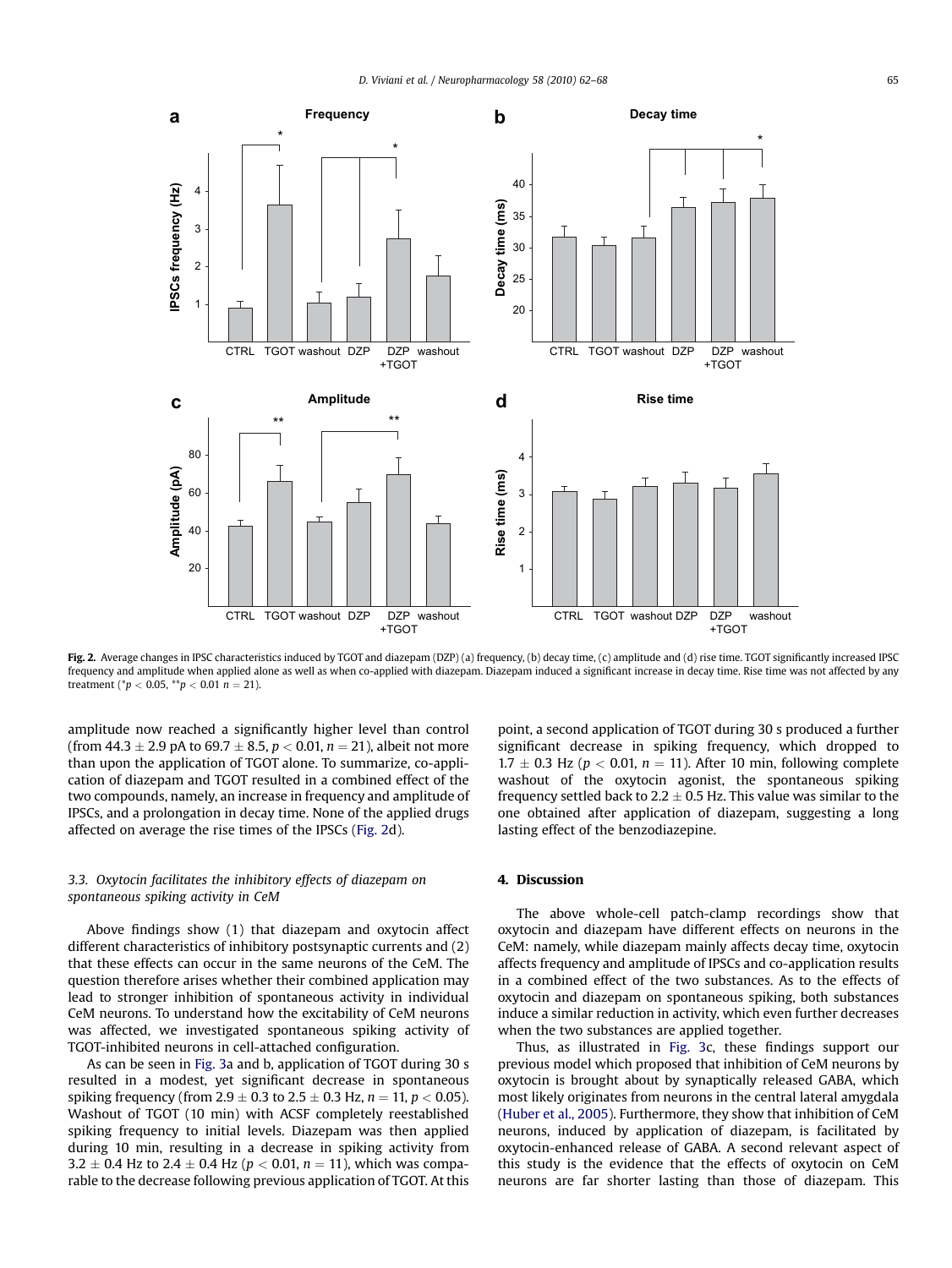<span id="page-4-0"></span>

Fig. 3. Changes in spontaneous spiking activity in CeM neurons following perfusion with TGOT, diazepam (DZP) and their combination. (a) Time course of drug perfusion. Insets show 1 s excerpts of a representative recording before, during and after the application of the two substances. (b) Average spiking frequencies of CeM neurons upon stimulation with TGOT and diazepam. TGOT and diazepam application significantly decreased spontaneous spiking frequency. Co-application of diazepam and TGOT resulted in a significantly stronger inhibition of the spiking frequency as compared to diazepam and TGOT alone (\*p < 0.05, \*\*p < 0.01, n = 11). (c) Schematic drawing illustrating the sites of the recordings, notably in the CeM, and the modulatory effects of oxytocin and diazepam ((+) = excitation; (–) = inhibition). Oxytocin exerts a direct excitatory effect through its receptor (OXT-R) on CeL neurons that subsequently produce GABAergic inhibition of CeM neurons. Diazepam inhibits CeM neurons acting directly on the GABA(A) receptor (GABAA-R) (LA = Lateral amygdaloid nucleus; opt  $=$  optic tract). Adapted from [Paxinos and Watson \(1998\)](#page-5-0).

suggests that oxytocin is capable of triggering GABA release in an acute and rapid fashion, while diazepam, due to its binding kinetics to the GABA receptor or due to its lipophilic properties, leads to a longer lasting inhibition.

Intra-amygdaloid application of benzodiazepines is known to produce anxiolysis ([Nagy et al., 1979\)](#page-5-0) via a specific inhibition of central amygdala neurons [\(Beck and Fibiger, 1995](#page-5-0)). Thus, the reduced spiking activity observed upon application of diazepam should reflect at least in part its anxiolytic properties. The observation that application of oxytocin resulted in a similar reduction in spiking frequency is in keeping with a number of reports about anxiolytic properties of oxytocin. Of major relevance is the finding that simultaneous application of oxytocin with diazepam facilitated the inhibitory effects of diazepam. The concentrations of both the oxytocin agonist TGOT and diazepam used in our experiments were actually such to attain maximal effects on IPSC characteristics. Indeed, diazepam is known to saturate its binding sites in the amygdala at concentrations of  $1 \mu M$  [\(Rudolph et al., 1999; Mar](#page-6-0)[owsky et al., 2004](#page-6-0)), while TGOT produces similar increases in IPSC frequency at a range of concentrations starting from  $0.2 \mu M$  up to 1  $\mu$ M. The concentration of 0.4  $\mu$ M was chosen to assure maximal effects without desensitization [\(Huber et al., 2005; Terenzi and](#page-5-0) [Ingram, 2005](#page-5-0)). The additive effects of TGOT and diazepam raise the possibility of obtaining stronger anxiolysis by combining the two substances. In addition, by virtue of its different site of action, oxytocin promises to be therapeutically effective in those circumstances in which chronic use of benzodiazepines has led to tolerance.

The above findings can be represented in the model as shown in Fig. 3c. Diazepam may affect local inhibition by direct effects on the GABA(A) receptor in the CeM. A number of mechanisms have been proposed how diazepam modulates GABAergic neurotransmission, including changes in single channel conductance ([Eghbali et al.,](#page-5-0) [1997](#page-5-0)), increased binding affinity of GABA for the receptor ([Lavoie](#page-5-0) [and Twyman, 1996; Krampfl et al., 1998\)](#page-5-0), or modulation of GABA(A)R channel gating and direct effects on channel open transitions [\(Campo-Soria et al., 2006](#page-5-0)). In the hippocampal CA1 region, diazepam has been shown to increase the baseline holding current through a mechanism that could be blocked by picrotoxin, i.e. that resulted from a tonic release of GABA. This holding current appeared to be mediated by extrasynaptically expressed alpha-5 subunit containing GABA(A) receptors that are activated by low ambient GABA concentrations [\(Prenosil et al., 2006\)](#page-5-0). While it is not the aim of the present study to distinguish between these different models, we did not find any evidence for direct effects of diazepam on GABAergic holding currents (data not shown). It is possible that the lower expression of alpha 5 subunits in the central amygdala ([Fujimura et al., 2005\)](#page-5-0) compared to the CA1 region [\(Pirker et al.,](#page-5-0) [2000](#page-5-0)) could explain the absence of this effect of diazepam in our recordings.

It thus appears that diazepam effects in the amygdala require a phasic basic release of GABA. Is this phasic release caused by oxytocin that is endogenously present in the CeL? In the past, we have tested whether the application of an oxytocin receptor antagonist affects basic inhibition of neurons in the CeM (presumably by decreasing excitation in the CeL) but this did not seem to be the case [\(Huber et al., 2005](#page-5-0)). It thus seems that endogenous oxytocin, at least in our slice preparation, does not affect the basic effects of diazepam. However, this does not exclude that endogenous released oxytocin may affect diazepam responses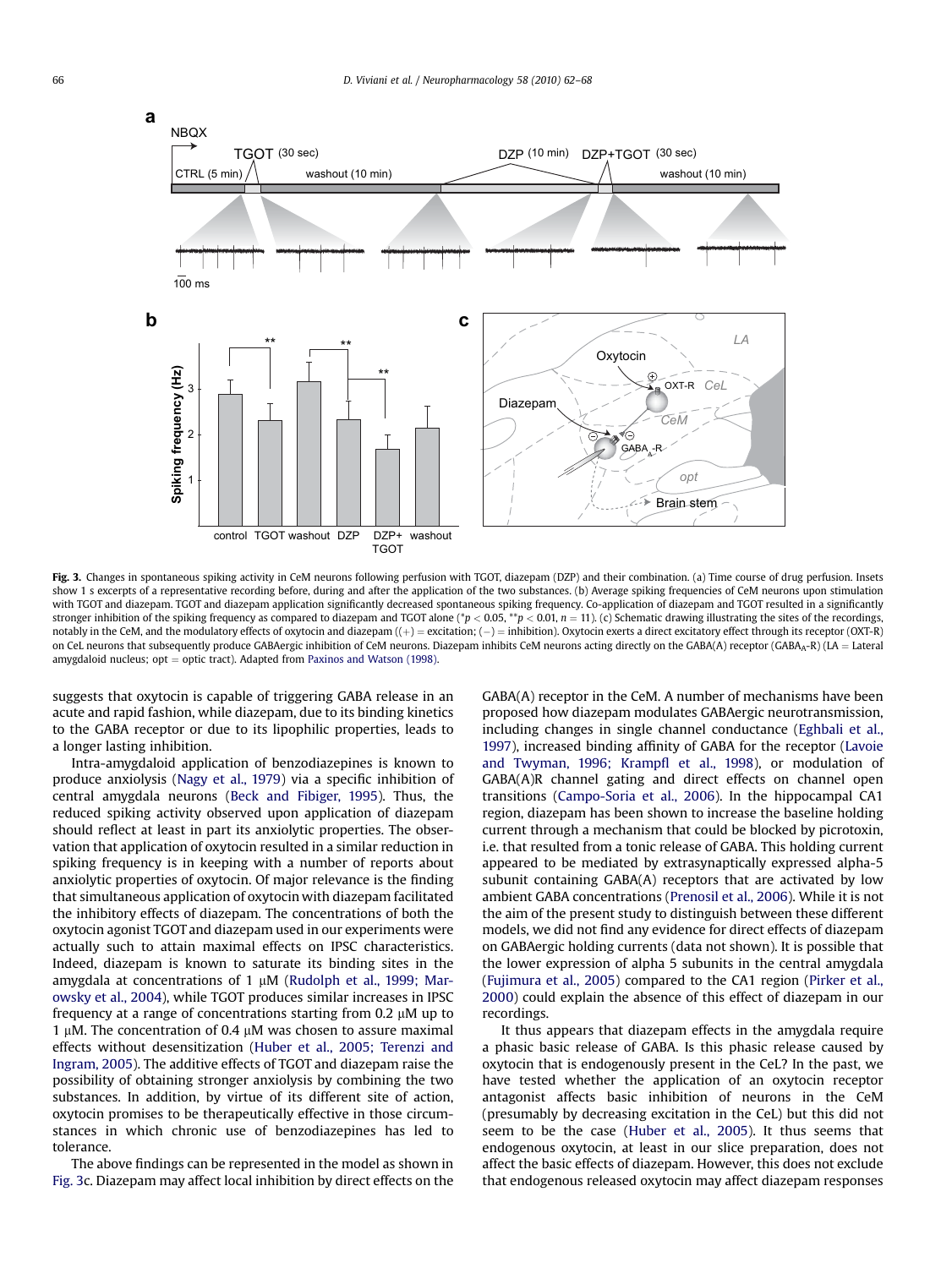<span id="page-5-0"></span>in vivo. In fact, our findings open the interesting possibility that increased release of endogenous oxytocin as observed during stress experiences (Ebner et al., 2005) could facilitate the inhibitory effects of diazepam.

Also because of their different sites of action, oxytocin and diazepam result in slightly different effects on IPSCs, namely, frequency and amplitude vs. decay time. Whether these differences can result in substance-specific differences in anxiolysis remains a matter for future investigations. To our knowledge, simultaneous administration of both substances in vivo in order to assess whether oxytocin facilitates anxiolytic effects of diazepam has not yet been thoroughly explored. Our study clearly shows that diazepam will be more effective, owing to increased IPSC frequency induced by oxytocin, and thereby provides the rationale to investigate the additive action of oxytocin and benzodiazepines in in vivo models of anxiety.

## Acknowledgements

We would like to thank Mr. Olivier Bussard, Mrs. Anouchka Pickenhagen and Dr. Erwin van den Burg for help with animal and tissue preparation. This work was supported by grant 3100A0- 116462 from the Swiss National Science Foundation.

# References

- Amico, J.A., Mantella, R.C., Vollmer, R.R., Li, X., 2004. Anxiety and stress responses in female oxytocin deficient mice. J. Neuroendocrinol. 16, 319–324.
- Amico, J.A., Miedlar, J.A., Cai, H.M., Vollmer, R.R., 2008. Oxytocin knockout mice: a model for studying stress-related and ingestive behaviours. Prog. Brain Res. 170, 53–64.
- Amikishieva, A.V., Semendyaeva, S.N., 2005. Effect of diazepam on anxiety, sexual motivation, and blood testosterone in anxious male mice. Bull. Exp. Biol. Med. 140, 658–663.
- Bale, T.L., Davis, A.M., Auger, A.P., Dorsa, D.M., McCarthy, M.M., 2001. CNS regionspecific oxytocin receptor expression: importance in regulation of anxiety and sex behavior. J. Neurosci. 21, 2546–2552.
- Bales, K.L., van Westerhuyzen, J.A., Lewis-Reese, A.D., Grotte, N.D., Lanter, J.A., Carter, C.S., 2007. Oxytocin has dose-dependent developmental effects on pairbonding and alloparental care in female prairie voles. Horm. Behav. 52, 274– 279.
- Baumgartner, T., Heinrichs, M., Vonlanthen, A., Fischbacher, U., Fehr, E., 2008. Oxytocin shapes the neural circuitry of trust and trust adaptation in humans. Neuron 58, 639–650.
- Beck, C.H., Fibiger, H.C., 1995. Conditioned fear-induced changes in behavior and in the expression of the immediate early gene c-fos: with and without diazepam pretreatment. J. Neurosci. 15, 709–720.
- Blume, A., Bosch, O.J., Miklos, S., Torner, L., Wales, L., Waldherr, M., Neumann, I.D., 2008. Oxytocin reduces anxiety via ERK1/2 activation: local effect within the rat hypothalamic paraventricular nucleus. Eur. J. Neurosci. 27, 1947–1956.
- Bosch, O.J., Meddle, S.L., Beiderbeck, D.I., Douglas, A.J., Neumann, I.D., 2005. Brain oxytocin correlates with maternal aggression: link to anxiety. J. Neurosci. 25, 6807–6815.
- Breschi, M.C., Martini, C., Scatizzi, R., Cristofani, R., Giannaccini, G., Martinotti, E., Lucacchini, A., 1995. Benzodiazepine agonists reverse the effects of noise exposure on central benzodiazepine receptors and cardiac responsiveness. Life Sci. 57, 1131–1140.
- Brignell, C.M., Curran, H.V., 2006. Drugs, sweat, and fears: a comparison of the effects of diazepam and methylphenidate on fear conditioning. Psychopharmacology (Berl) 186, 504–516.
- Burghardt, P.R., Wilson, M.A., 2006. Microinjection of naltrexone into the central, but not the basolateral, amygdala blocks the anxiolytic effects of diazepam in the plus maze. Neuropsychopharmacology 31, 1227–1240.
- Campo-Soria, C., Chang, Y., Weiss, D.S., 2006. Mechanism of action of benzodiazepines on GABAA receptors. Br. J. Pharmacol. 148, 984–990.
- Chaouloff, F., Durand, M., Mormede, P., 1997. Anxiety- and activity-related effects of diazepam and chlordiazepoxide in the rat light/dark and dark/light tests. Behav. Brain Res. 85, 27–35.
- Consiglio, A.R., Borsoi, A., Pereira, G.A., Lucion, A.B., 2005. Effects of oxytocin microinjected into the central amygdaloid nucleus and bed nucleus of stria terminalis on maternal aggressive behavior in rats. Physiol. Behav. 85, 354–362.
- Crawley, J., Goodwin, F.K., 1980. Preliminary report of a simple animal behavior model for the anxiolytic effects of benzodiazepines. Pharmacol. Biochem. Behav. 13, 167–170.
- Depino, A.M., Tsetsenis, T., Gross, C., 2008. GABA homeostasis contributes to the developmental programming of anxiety-related behavior. Brain Res. 1210, 189–199.
- Ebner, K., Bosch, O.J., Kromer, S.A., Singewald, N., Neumann, I.D., 2005. Release of oxytocin in the rat central amygdala modulates stress-coping behavior and the release of excitatory amino acids. Neuropsychopharmacology 30, 223–230.
- Eghbali, M., Curmi, J.P., Birnir, B., Gage, P.W., 1997. Hippocampal GABA(A) channel conductance increased by diazepam. Nature 388, 71–75.
- Fujimura, J., Nagano, M., Suzuki, H., 2005. Differential expression of GABA(A) receptor subunits in the distinct nuclei of the rat amygdala. Brain Res. Mol. Brain Res. 138, 17–23.
- Gonzalez, L.E., Andrews, N., File, S.E., 1996. 5-HT1A and benzodiazepine receptors in the basolateral amygdala modulate anxiety in the social interaction test, but not in the elevated plus-maze. Brain Res. 732, 145–153.
- Graeff, F.G., Viana, M.B., Tomaz, C., 1993. The elevated T maze, a new experimental model of anxiety and memory: effect of diazepam. Braz. J. Med. Biol. Res. 26, 67–70.
- Hadingham, K.L., Wingrove, P.B., Wafford, K.A., Bain, C., Kemp, J.A., Palmer, K.J., Wilson, A.W., Wilcox, A.S., Sikela, J.M., Ragan, C.I., et al., 1993. Role of the beta subunit in determining the pharmacology of human gamma-aminobutyric acid type A receptors. Mol. Pharmacol. 44, 1211–1218.
- Helmstetter, F.J., 1993. Stress-induced hypoalgesia and defensive freezing are attenuated by application of diazepam to the amygdala. Pharmacol. Biochem. Behav. 44, 433–438.
- Huber, D., Veinante, P., Stoop, R., 2005. Vasopressin and oxytocin excite distinct neuronal populations in the central amygdala. Science 308, 245–248.
- Jaszberenyi, M., Bagosi, Z., Thurzo, B., Foldesi, I., Telegdy, G., 2007. Endocrine and behavioral effects of neuromedin S. Horm. Behav. 52, 631–639.
- Kang-Park, M.H., Wilson, W.A., Moore, S.D., 2004. Differential actions of diazepam and zolpidem in basolateral and central amygdala nuclei. Neuropharmacology 46, 1–9.
- Kirsch, P., Esslinger, C., Chen, Q., Mier, D., Lis, S., Siddhanti, S., Gruppe, H., Mattay, V.S., Gallhofer, B., Meyer-Lindenberg, A., 2005. Oxytocin modulates neural circuitry for social cognition and fear in humans. J. Neurosci. 25, 11489– 11493.
- Kosfeld, M., Heinrichs, M., Zak, P.J., Fischbacher, U., Fehr, E., 2005. Oxytocin increases trust in humans. Nature 435, 673–676.
- Krampfl, K., Lepier, A., Jahn, K., Franke, C., Bufler, J., 1998. Molecular modulation of recombinant rat alpha1beta2gamma2 GABA(A) receptor channels by diazepam. Neurosci. Lett. 256, 143–146.
- Krysiak, R., Obuchowicz, E., Herman, Z.S., 2000. Conditioned fear-induced changes in neuropeptide Y-like immunoreactivity in rats: the effect of diazepam and buspirone. Neuropeptides 34, 148–157.
- Lavoie, A.M., Twyman, R.E., 1996. Direct evidence for diazepam modulation of GABAA receptor microscopic affinity. Neuropharmacology 35, 1383–1392.
- Luddens, H., Korpi, E.R., 1995. Biological function of GABAA/benzodiazepine receptor heterogeneity. J. Psychiatr. Res. 29, 77–94.
- Mantella, R.C., Vollmer, R.R., Li, X., Amico, J.A., 2003. Female oxytocin-deficient mice display enhanced anxiety-related behavior. Endocrinology 144, 2291–2296.
- Marowsky, A., Fritschy, J.M., Vogt, K.E., 2004. Functional mapping of GABA A receptor subtypes in the amygdala. Eur. J. Neurosci. 20, 1281–1289.
- McCarthy, M.M., McDonald, C.H., Brooks, P.J., Goldman, D., 1996. An anxiolytic action of oxytocin is enhanced by estrogen in the mouse. Physiol. Behav. 60, 1209–1215.
- Nagy, J., Zambo, K., Decsi, L., 1979. Anti-anxiety action of diazepam after intraamygdaloid application in the rat. Neuropharmacology 18, 573–576.
- Nelson, E., Panksepp, J., 1996. Oxytocin mediates acquisition of maternally associated odor preferences in preweanling rat pups. Behav. Neurosci. 110, 583–592.
- Neumann, I.D., Torner, L., Wigger, A., 2000. Brain oxytocin: differential inhibition of neuroendocrine stress responses and anxiety-related behaviour in virgin, pregnant and lactating rats. Neuroscience 95, 567–575.
- Paxinos, G., Watson, C., 1998. The Brain in Stereotaxic Coordinates, second ed.. Academic Press, San Diego.
- Pedersen, C.A., Prange Jr., A.J., 1979. Induction of maternal behavior in virgin rats after intracerebroventricular administration of oxytocin. Proc. Natl. Acad. Sci. U.S.A. 76, 6661–6665.
- Pesold, C., Treit, D., 1995. The central and basolateral amygdala differentially mediate the anxiolytic effects of benzodiazepines. Brain Res. 671, 213–221.
- Petersson, M., Lundeberg, T., Uvnas-Moberg, K., 1999. Oxytocin enhances the effects of clonidine on blood pressure and locomotor activity in rats. J. Auton. Nerv. Syst. 78, 49–56.
- Petrovic, P., Kalisch, R., Singer, T., Dolan, R.J., 2008. Oxytocin attenuates affective evaluations of conditioned faces and amygdala activity. J. Neurosci. 28, 6607–6615.
- Pirker, S., Schwarzer, C., Wieselthaler, A., Sieghart, W., Sperk, G., 2000. GABA(A) receptors: immunocytochemical distribution of 13 subunits in the adult rat brain. Neuroscience 101, 815–850.
- Prenosil, G.A., Schneider Gasser, E.M., Rudolph, U., Keist, R., Fritschy, J.M., Vogt, K.E., 2006. Specific subtypes of GABAA receptors mediate phasic and tonic forms of inhibition in hippocampal pyramidal neurons. J. Neurophysiol. 96, 846–857.
- Pritchett, D.B., Seeburg, P.H., 1990. Gamma-aminobutyric acid A receptor alpha 5 subunit creates novel type II benzodiazepine receptor pharmacology. J. Neurochem. 54, 1802–1804.
- Resstel, L.B., Joca, S.R., Moreira, F.A., Correa, F.M., Guimaraes, F.S., 2006. Effects of cannabidiol and diazepam on behavioral and cardiovascular responses induced by contextual conditioned fear in rats. Behav. Brain Res. 172, 294–298.
- Ring, R.H., Malberg, J.E., Potestio, L., Ping, J., Boikess, S., Luo, B., Schechter, L.E., Rizzo, S., Rahman, Z., Rosenzweig-Lipson, S., 2006. Anxiolytic-like activity of